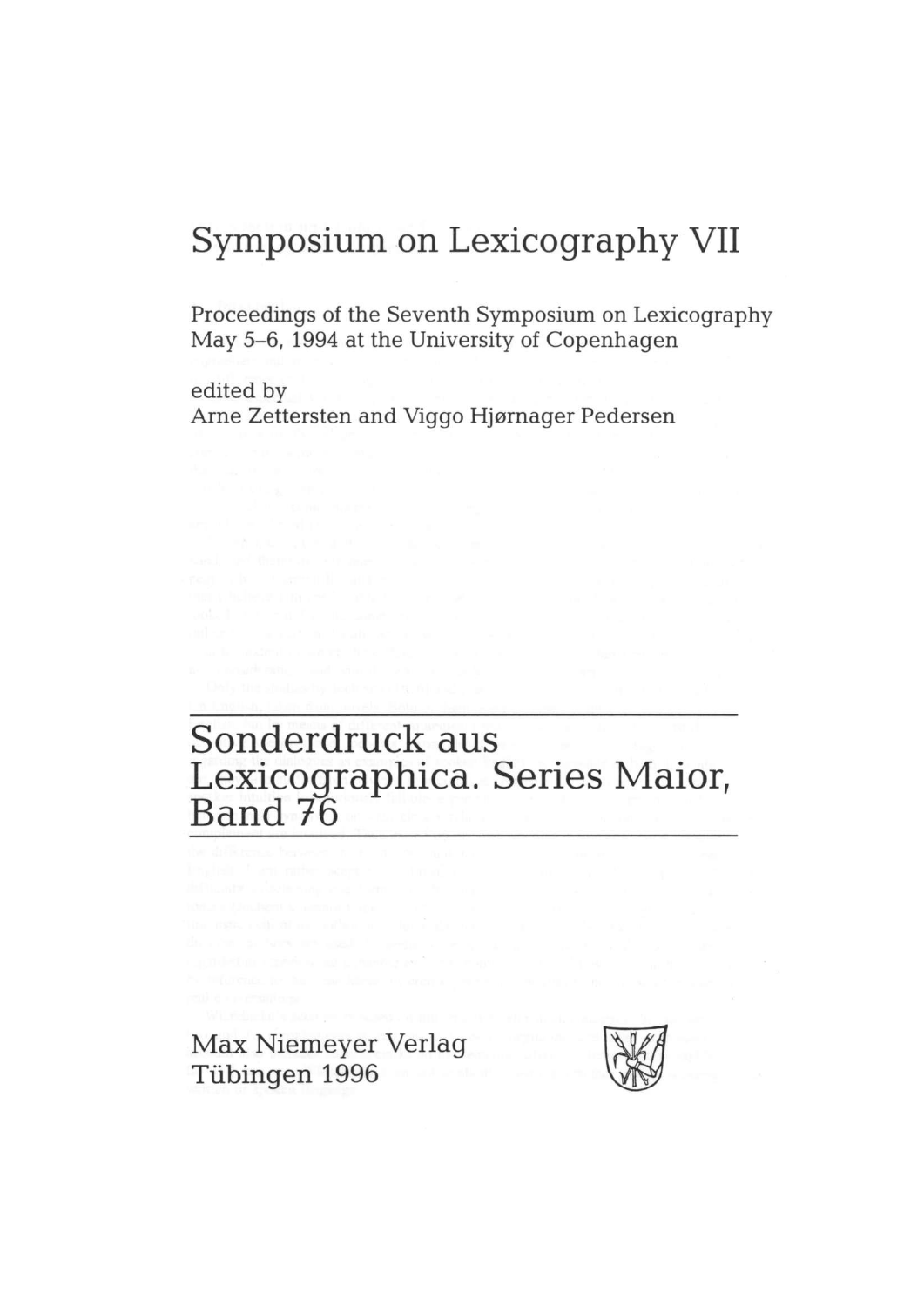# **Introspection and Computer Corpora: The Meaning and Complementation of start and begin**

#### **1. Introduction**

My concern is a two-fold problem which has for a long time been of interest to both lexicographers and grammarians: the semantic difference between the verbs *start* and *begin* and the difference in the meaning and use of the *to*  $V = TO$  and the *V-ing* ( $= ING$ ) complements to these aspectual verbs. The two issues are especially problematic for foreign learners of English and this is why many dictionaries (e.g. LDCE, 'OALD, 'OALD) have included usage notes on the alleged synonymy of the two verbs and on the meanings of the two complements. Some dictionaries mention the fact that *begin* is more formal than *start* and that *start* occurs more frequently in informal conversation (e.g. <sup>4</sup>OALD). Of course, grammar text books (e.g. Quirk et al. 1985, Lamprecht <sup>6</sup>1986) also give advice on the significance of the TO and IN G complements. Among the linguists who have tackled the problem are Jochems (1976), Freed (1979) and Wierzbicka (1988).

It seems, then, that quite a few distinguished scholars have already dealt with the issues at hand, and therefore one may wonder why more should be said on the subject and, of all people, by a German linguist. My motive for choosing to work on this topic is not so much that I believe I might be able to unravel some relevant factors that have so far been overlooked or to put forward some revolutionary original ideas. The reason for my choice has rather been a certain dissatisfaction with the methods used in most of the previous work, with the extent to which the difference between spoken and written English has been taken into consideration, and with the way the results have been presented and summarized.

Only the studies by Jochems (1976) and Freed (1979) are based on empirical data of written English, taken from novels. Both of them make an effort at integrating aspects of spoken English, but by means of different strategies: Freed checks her examples against the intuition of native speakers and Jochems distinguishes between narrative passages and dialogues, regarding the dialogues as examples of spoken English. Reasonable as both these approaches are, they also suffer from obvious shortcomings. Tested with sentences or utterances, native speaker intuition is notoriously fallible, especially when such minute semantic differences as between near-synonyms or such closely-related syntactic constructions as the TO and IN G complement are involved. Thus, based on my own abortive attempts to elicit information on the difference between *start* + TO/ING and *begin* + TO/ING from unbiased native speakers of English, I am rather sceptical of Freed's claim that "native speakers appear to have no difficulty in selecting one form over the other" (1979: 68). Using data from fictional dialogues (Jochem's method), the linguist is always at the mercy of the imaginative powers and linguistic skill of the author, and this is dangerous when, as in the case of Jochems, only five different authors are used. It seems to be highly questionable whether such data can be regarded as representing authentic everyday conversation, and this view can be substantiated by reference to the remarkable difference between dialogues in novels and transcriptions of real conversations.

Wierzbicka's account is based on introspection. Her main concern is the semantics of the I N G and TO complements in relation to verbs of beginning and other aspectuals, but her account also includes some remarks on the semantic difference between *start* and *begin.* As far as I can see, Wierzbicka does not explicitly mention whether she is concerned with written or spoken language.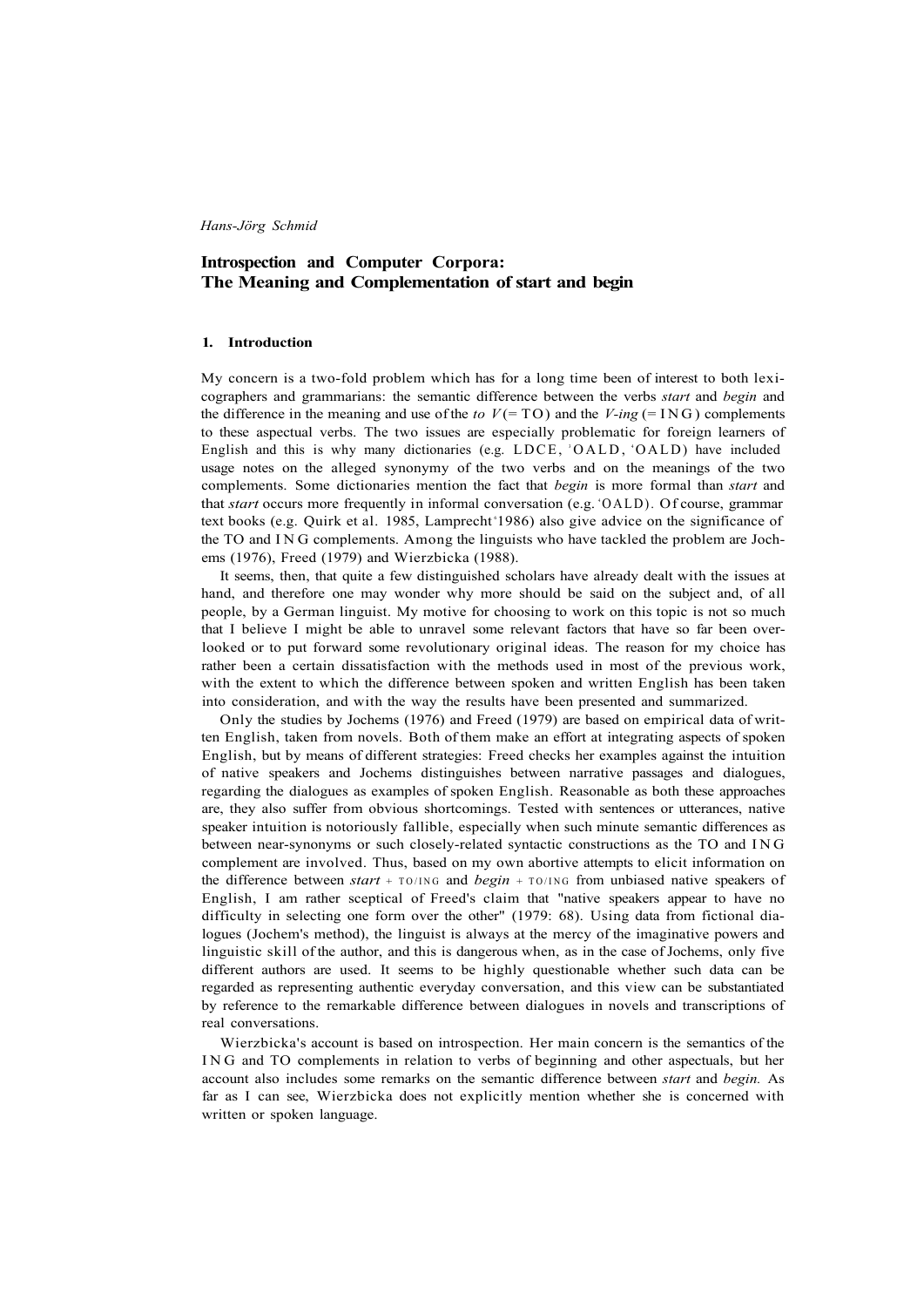The aim of this paper is to redress these shortcomings by a systematic discussion of data from corpora of both spoken and written English and by providing an easily digestible summary of the results. The three main goals are:

In sum, the studies on the semantic differences between *start* and *begin* and TO and IN G can be criticised on the grounds that they are not based on controlled empirical data of both spoken and written English. Furthermore, apart from Jochems' article, the studies I have referred to are clearly not suitable for use as a basis for dictionary entries or usage notes, because they are too theoretical in nature and do not provide tangible summaries.

- to set up a systematic analytical framework for the description of the intricate relationship between the meaning of the aspectual verbs and their complements.
- to analyse the differences between the use of the four possible combinations of *start/begin*  and  $TO/ING$  in the spoken and the written medium on the basis of controlled corpora.
- to summarize the results of the present empirical study in a form suitable for a language learner consulting a dictionary.

#### **2. A characterization of the approach: lexicographic, production-oriented, cognitive**

Since the theoretical problems that are at stake have already been dealt with in some depth by other linguists, I will focus on practical questions and approach the matter from a lexicographic point of view. Dictionaries are generally intended as reference works that help people to find out the meanings of words. However, only rarely will native speakers or even language learners consult a dictionary as language recipients, i.e. to find out the semantic nuances of a given combination of *start/begin* + ING/T0 that they have encountered. In most cases they will be content with a rough interpretation of the gross meaning which will usually be clear enough. The real problem, especially for learners, emerges when, for example in writing a piece of prose, one has a certain scene in mind, and is searching for the appropriate lexical *(begin* or *start)* and grammatical means (IN G or TO ) of expressing it in English. Therefore, the perspective that is adopted here is that of a writer/speaker rather than a reader/hearer. So essentially my approach is the same as the one pursued in the new *Longman Language Activator* (Summers 1993), which also addresses the productive end of the communication process.

This means that, in contrast to the other studies that I have referred to and indeed to most grammar books, the starting-point here is not language and the question of what certain linguistic expressions and structures signify; instead the perspective is from-world-to-language, or more precisely, from-mind-to-language. It is assumed that the speaker/writer has formed a mental image of the situation that he or she wishes to describe, and this image is necessarily subjective in nature rather than objectively manifested in the real-world situation. Besides reflecting what a learner may expect from a dictionary this approach is also in line with current cognitive theories of language. For example, in terms of Langacker's Cognitive Grammar (1987), what our language user has in mind is a conceptual 'target' which is then more or less completely matched by a certain linguistic 'structure'.

#### **3. The analytical and descriptive tools**

When dealing with such a multi-facetted problem as the one at hand it is important to be precise about the terminology one uses. In accordance with the view of language that I find

most promising I will approach the problem with notions derived from the recent work in cognitive linguistics (a basic introduction to the main issues can be found in Ungerer/ Schmid forthcoming). The interpretation of these rather general concepts for the present problem will be based on claims that I have found in the literature, especially in Freed (1979), Quirk et al. (1985) and Wierzbicka (1988).

On the most general level, I will refer to the cognitive representation of a situation that is being described by an utterance as the 'scene' or 'context'. These terms refer to two sides of the same coin: while the term 'scene' is closely related to the conceptual and perceptual aspect of a situation, the term 'context' is usually associated with the linguistic reflection of such a cognitive representation. Essentially, the two cannot be separated. Depending on which aspect is more important, either of the two terms can be used to denote the subjective conceptualization of a real-world situation. As far as the topic of this paper is concerned, the scene involves the initial phase of an event.

Planning an utterance which describes such a scene, the speaker/writer will probably have a holistic image or gestalt in mind which he or she wants to relate to the hearer. For descriptive and analytical purposes, however, it is necessary to break this gestalt down into different components. Three factors can be distinguished on cognitive grounds. (It will turn out presently that the choice of these three cognitive factors is particularly plausible, because they provide the basis for the paradigmatic linguistic choices that are open to the speaker.) The first factor is the **type of the event** whose initial phase is described. Freed (1979: 25ff) discusses different types and structures of events in relation to aspectualizers, but her analysis is too refined to be used for practical purposes. Wierzbicka does not provide a systematic differentiation of this parameter. The types of events used in this paper have therefore been extracted from the well-known classification of situation types in Quirk et al. (1985: 200f). Essentially, the three possible types of events that must be considered in the context of a beginning are activities, processes and states. Thus, the speaker may want to describe the beginning of a human activity like eating, working or singing; the beginning of a process which is not directly caused by a human being like raining, improving, ripening; or the beginning of a state. Since we seem to show little interest in the beginning of concrete, visible states (cf. e.g. ?*The lamp began to stand on the table.)* the notion of state is in the present context largely confined to bodily, intellectual and emotive states of human beings.

Examples of such "private states" (Quirk et al. 1985: 202f) are *being ill, understanding, loving.* 

Second, even within the short initial phase of an event that we have in mind, we can point our mental spotlight at different-sized parts of the beginning. In other words, we can vary the temporal range of what we are particularly interested in. For example, watching the initial phase of an activity like a race we can either concentrate on the first, sudden moment caused by the shot of the umpire, or on the entire first part of the race when the runners have already left the starting blocks. In cognitive terms, we are able to **'focus our attention'**  either on the sudden onset or on the first part of an event (cf. Grosz 1981: 84ff, Langacker 1987: 115f). According to Wierzbicka (1988: 77f, based on Freed 1979: 71), the linguistic option for expressing these different foci of attention lies in the choice of the aspectual verb. Thus in the example above, *start* is used to refer to the sudden onset of the action and *begin*  to the entire first part of the race. While the first factor, the type of event, is still fairly objective in nature, the focus of attention is highly subjective and it is exclusively up to the speaker which aspects of a scene he or she wants to focus on. This is even more true for the third factor, which can be called the **'perspective'** on the scene, i.e. the way a speaker views a certain situation (cf. Grosz 1981: lOOff, Langacker 1987: 120ff). Applied to scenes involving the initial stage of an event, the perspective is largely a matter of how the speaker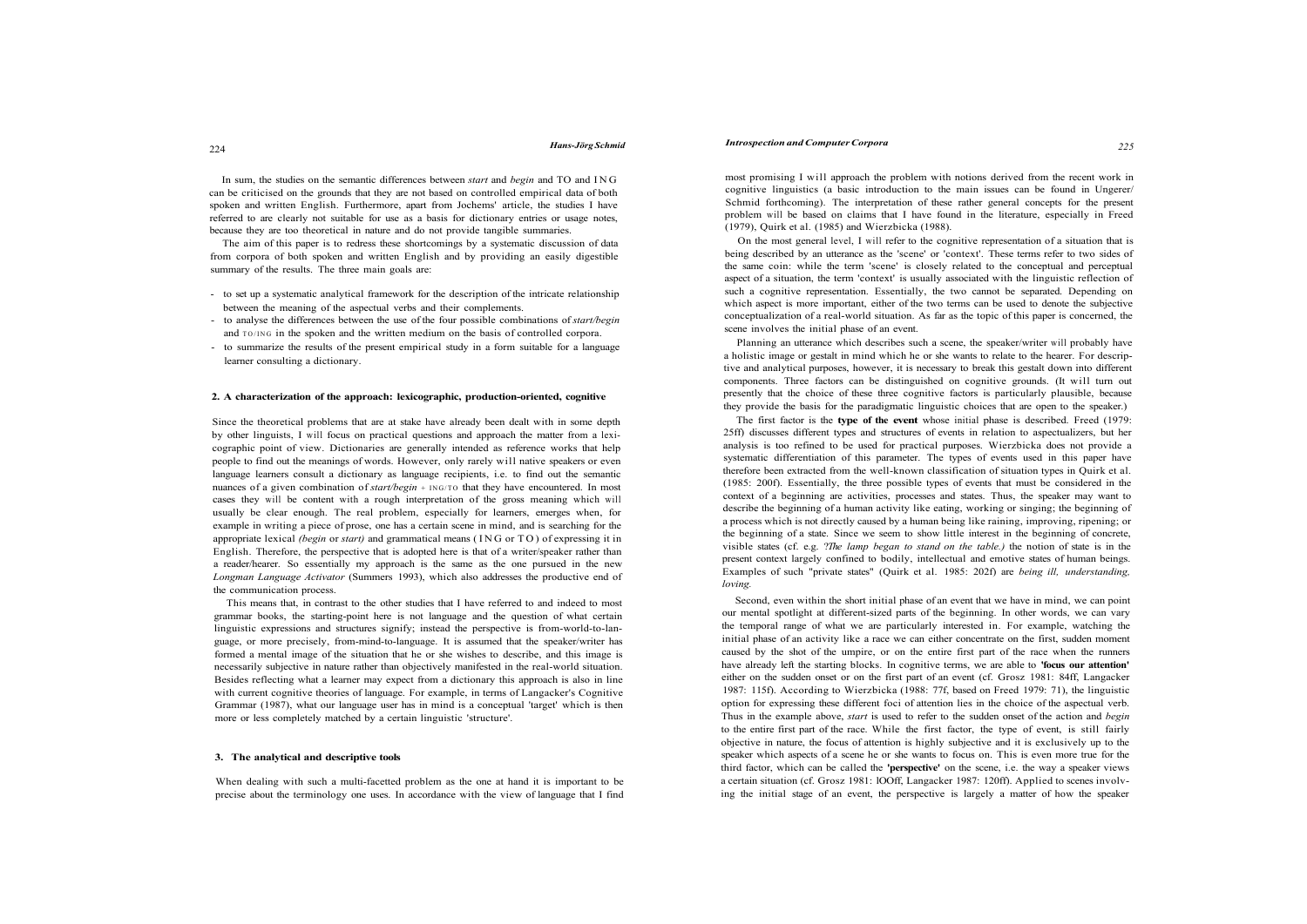Introspection and Computer Corpora

conceptualizes the period leading up to the initial phase and the period after the initial phase. Linguistically, the period before the beginning can be reflected in the causative meaning of *start,* for example, and in the aspect of the aspectual verbs. Thus, uses of *begin* in the progressive form usually perspectivize the initial phase as coming about slowly and gradually (e.g. *I'm beginning to doubt now* London-Lund Corpus). In the following I will not be dwelling much on this aspect of the perspective; the perspective on the period after the initial phase is more pertinent here because it is mainly expressed by the choice of the complements TO or IN G for the aspectual verbs.

The difference between the TO and the IN G complement has been described with the help of quite a number of concepts. Quirk et al. (1985: 1192) use such abstract terms as "potentiality" (TO ) vs. "performance" (ING) to capture the semantic difference. Freed distinguishes between the "generic (or serial) reading, resulting from the *to V* form, and a durative (or iterative) one, a product of the *V-ing* form" (Freed 1979: 74). Thus there is an association of the IN G complement with the stretch-of-time meaning attributed to the progressive aspect, which is usually described as durative and/or iterative and/or habitual. This relationship is also mentioned by Quirk et al. (1985: 1192) and Wierzbicka (1988: 84). Putting the relationship in chiastic order, Wierzbicka also claims that

the choice between a TO complement and an IN G complement of an aspectual verb depends on whether the speaker is viewing the situation in terms of a constant possibility of change or in terms of expectations as to what might happen next. (Wierzbicka 1988: 89)

Translated into more familiar grammatical terms this means that the IN G complement is restricted to dynamic contexts ('constant possibility of change') while the TO complement is related to Stative contexts ('expectation as to what might happen next'). Viewed in these terms, the relationship between the durative meaning of the progressive form and the restriction of IN G to dynamic contexts certainly makes sense, which to my mind cannot be said of the somewhat elusive notion of 'constant possibility of change'.

Comparing the distinction between a dynamic and a stative perspective on the scene with the three event types mentioned above one can detect a close association between the perspective evoked by IN G and activities and processes on the one hand, and of the TO complement and states on the other. Despite this obvious parallel, the notions of event type and of perspective have to be kept apart, because, as authentic examples from the corpora show, it is perfectly possible to impose a dynamic perspective on a basically stative event like an intellectual or emotional state (e.g. *they've started feeling territorial* in the London-Lund Corpus).

The three cognitive aspects inherent in a scene, the three linguistic options open to the speaker, and the paradigmatic choices with their respective meanings are summarized in table 1. This overview of the relevant factors will later serve as an analytical grid.

 $227$ 

#### Table 1: Analytical grid for the discussion of the data

| cognitive aspect<br>of the scene | type of event<br>(after Ouirk et al. $1985$ )*                                               | focus of attention (after<br>Wierzbicka 1988)           | perspective (after Freed 1979)<br>and Wierzbicka 1988)                         |
|----------------------------------|----------------------------------------------------------------------------------------------|---------------------------------------------------------|--------------------------------------------------------------------------------|
| linguistic<br>options            | type of verb needed to<br>describe the event                                                 | meaning of the aspectual verb                           | type of complementation                                                        |
| paradigmatic<br>choices          | A. activitiv<br>[+agentive]<br>[adynamic]                                                    | I. begin<br>[first part]                                | 1. T <sub>O</sub><br>[stative]<br>[generic]                                    |
|                                  | B. process<br>[-agentive]<br>[+dynamic]<br>C. private state<br>$[+/$ agentive]<br>[-dynamic] | II. start<br>[first moment]<br>[sudden onset of action] | $2.$ ING<br>[dynamic]<br>[durative] and/or<br>[habitual] and/or<br>[iterative] |

\*Note: As the features indicate I regard agentivity as the crucial difference between activities and processes; conclusiveness and duration which are also mentioned by Quirk et al. are not taken into consideration here. Since, as mentioned above, concrete states and what Quirk et al. call 'stances' are very rare in cooccurrence with verbs of beginning they are also ignored. The term 'private state' is used by Quirk et al. to cover intellectual states, states of emotion or attitude, states of perception and states of bodily sensation. Since I think that especially perceptions (e.g. *looking, listening)* and mental processes (e.g. *thinking, worrying)* may sometimes be regarded as involving an agent, even if not a prototypical one, private states are characterized as [+/- agentive] in the table.

### **4. The corpus data and their statistical distribution**

#### **4.1 The data from the corpus of written language**

For a standardized and accessible source of written English, the Lancaster-Oslo-Bergen corpus (LOB) was used in the machine-readable version. The total material from the LOB which includes all instances of the verbs *start* and *begin* with either a TO or an IN G complement adds up to 372 examples, which were all retrieved accompanied by the whole sentence. The distribution of these 372 instances across the two verbs and the two types of complements is summarized in table 2.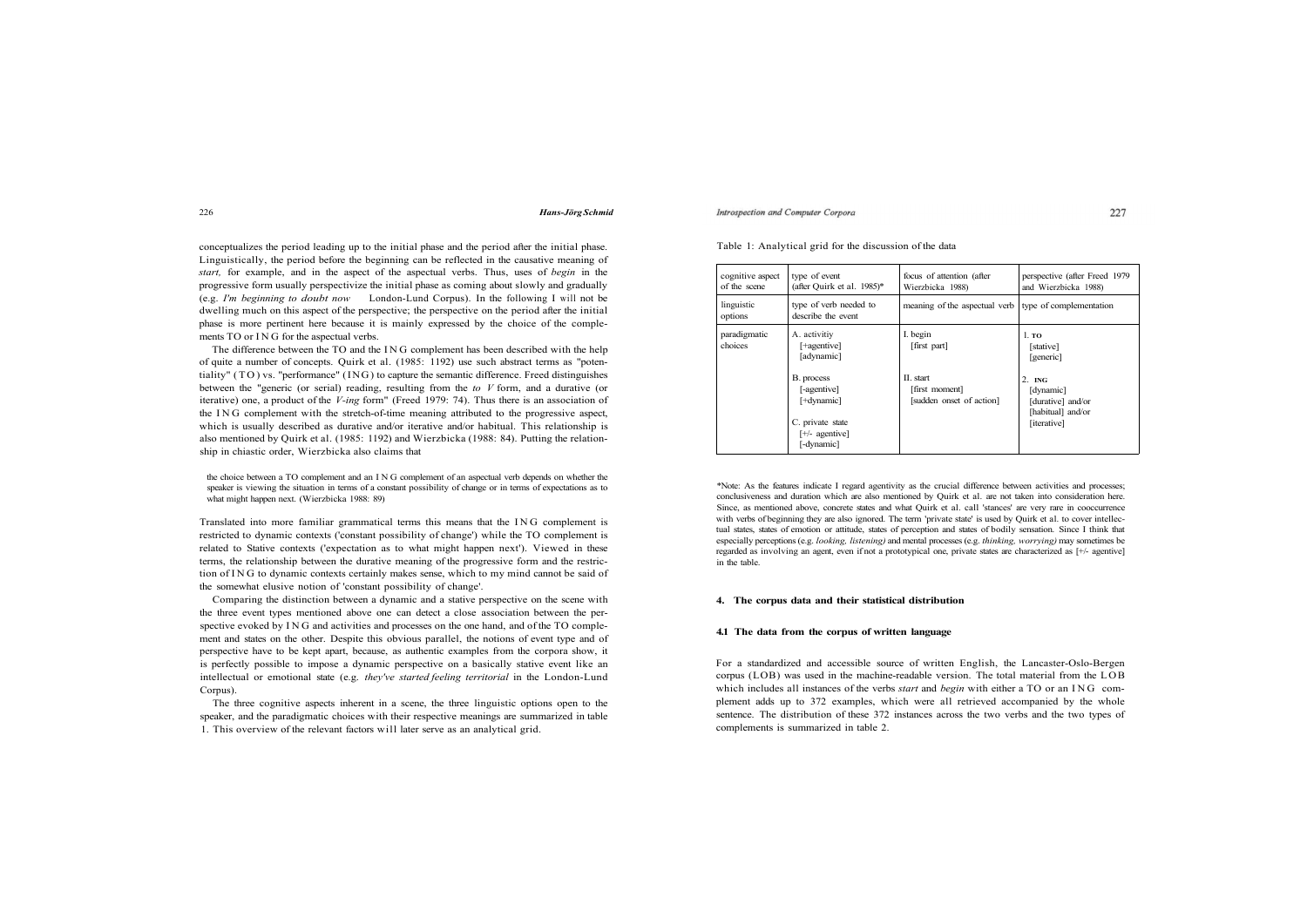Table 2: Overview of the data extracted from LOB

|                |     | begin                |           | start                   | total |            |  |
|----------------|-----|----------------------|-----------|-------------------------|-------|------------|--|
|                |     | frequency percentage | frequency | percentage<br>frequency |       | percentage |  |
| T <sub>0</sub> | 256 | 91.4                 | 39        | 42.4                    | 295   | 79.3       |  |
| <b>ING</b>     | 24  | 8.6                  | 53        | 57.6                    | 77    | 20.7       |  |
| total          | 280 | 100                  | 92        | 100                     | 372   | 100        |  |

As the table shows, the statistical pattern of the combination of *begin* and *start* with the TO and ING complements is quite clear. *Begin* exhibits a very pronounced tendency to occur with the TO complement, while *start* is more often complemented by verbs in the ING form. It is also worth noting that *begin* (280) occurs three times as often as *start* (59).

Our main interest now of course is to see the statistical distribution of the examples across event types, foci of attention and perspectives. Table 3 gives an overview of the scores based on the analytical grid introduced in table 1 above. To facilitate the recognition of the twelve possible combinations of event types, foci and perspectives they are illustrated with sentences using the typical complement verbs *eat* (activity), *improve* (process) and *understand* (private state). The material is arranged from the viewpoint of event types, because this is where our hypothetical learner will presumably set out from. (Note that both the tense and the aspect of the verbs *start* and *begin* which are of course also subject to variation, have been ignored to keep the problem in manageable dimensions.)

> The most straightforward score is the one for private states, whose initial phases are almost exclusively described with the combination *begin* + TO. The choice of *begin* is not surprising at all because in the initial phase of private states, a sudden first moment usually cannot be isolated. Perceptually the initial stages of private states are unobtrusive, and often they cannot be perceived at all. So a focus on this first moment as evoked by the verb *start* is practically ruled out. As for the choice of complement, the stative nature of these events is usually combined with a stative perspective or in Wierzbicka's words with the expectation "more of this will happen" (1988: 82).

In the second column in table 3 the absolute frequency of occurrence of the combinations is indicated. The third column gives the relative share of these scores of the total score of the respective event type. This means that the third column answers the question "Wishing to describe an activity (or process or private state), what is the relative frequency of occurrence of a given combination?".

Without going into details yet, I would just like to single out a few of the scores in the third column and discuss whether they can be interpreted with the analytical framework introduced above.

#### *Introspection and Computer Corpora* 229

Table 3: Overview of the distribution of examples in LOB across the twelve possible patterns

| 1. Type of combination; example sentence | 2. Frequency   | 3. % of type of situation |
|------------------------------------------|----------------|---------------------------|
| A. Activity                              | 193            | 100%                      |
| A.I.1.                                   | 96             | 49.7%                     |
| She began to talk.                       | 26             | 13.5%                     |
| A.II.I.                                  | 21             | 10.9%                     |
| She started to talk.                     | 50             | 25.9%                     |
| A.I.2.                                   |                |                           |
| She began talking.                       |                |                           |
| A.II.2.                                  |                |                           |
| She started talking                      |                |                           |
| <b>B.</b> Process                        | 73             | 100%                      |
| B.I.1.                                   | 59             | 80.8%                     |
| Things began to improve.                 | 10             | 13.7%                     |
| B.II.I.                                  | 2              | 2.7%                      |
| Things started to improve.               | $\overline{2}$ | 2.7%                      |
| B.I.2.                                   |                |                           |
| Things began improving.                  |                |                           |
| <b>B.II.2.</b>                           |                |                           |
| Things started improving.                |                |                           |
| C. Private state                         | 106            | 100%                      |
| C.I.1.                                   | 101            | 95.3%                     |
| He began to understand.                  | 1              | 0.9%                      |
| C.II.I.                                  | 1              | 0.9%                      |
| He started to understand.                | 3              | 2.8%                      |
| C.I.2.                                   |                |                           |
| He began understanding.                  |                |                           |
| C.II.2.                                  |                |                           |
| He started understanding.                |                |                           |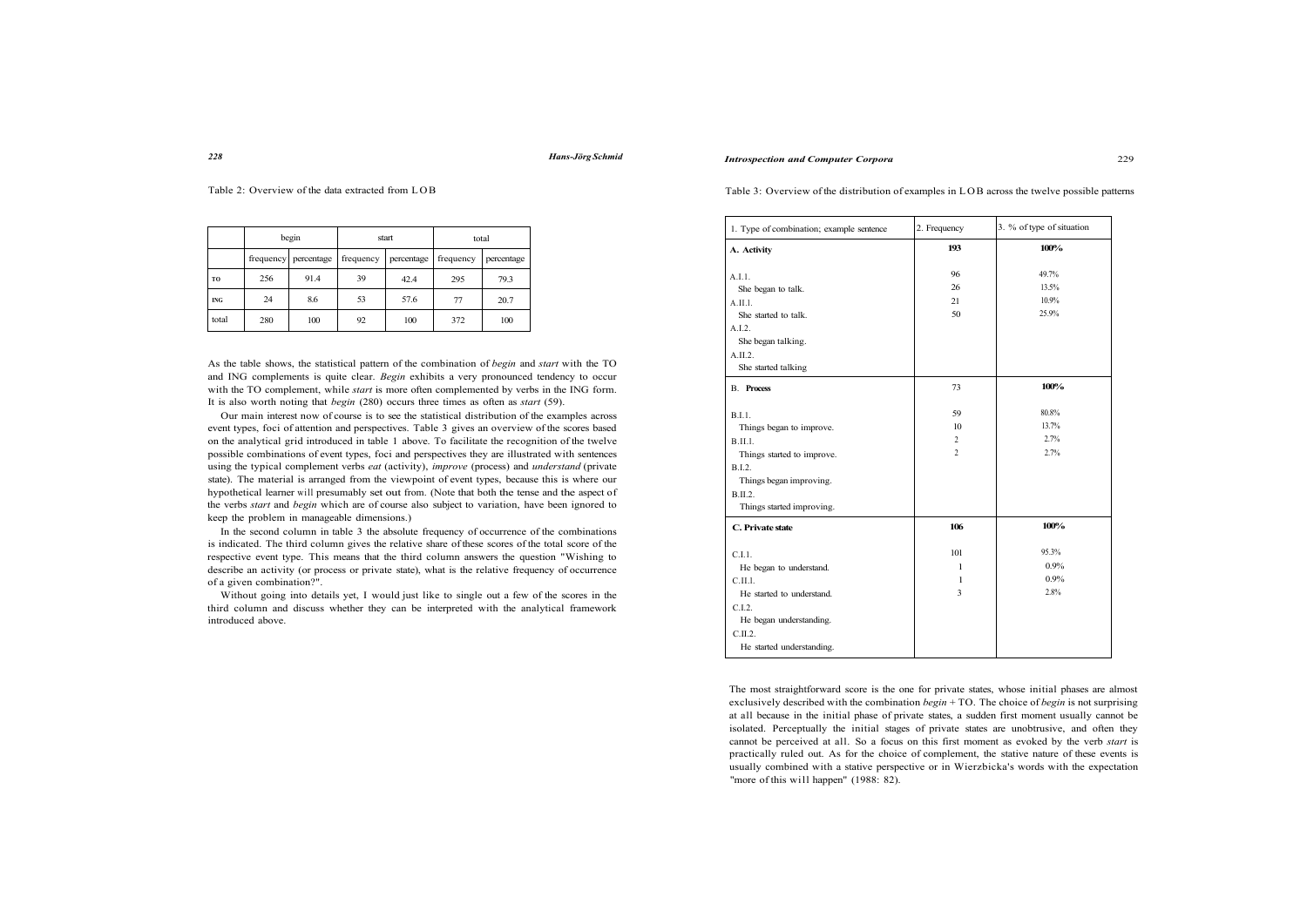Since the initial phases of processes are not caused by a human agent, they are often also of a gradual kind and perceptually not very salient. This explains the fact that in 80% of the processes the verb *begin* is used. What does come as a surprise, however, is the statistical result that almost all instances of the event type process are complemented by the TO form. Since by definition processes are dynamic events, along the lines of the framework introduced above this would mean that all these scenes are seen from a stative or a generic rather than a durative perspective. As both of these explanations are rather implausible more must be said about this result when we have had a look at the data from spoken language.

In descriptions of initial phases of activities, all combinations of foci (sudden or gradual) and perspectives (generic, durative, iterative, habitual) are basically possible. This greater freedom of combination is also reflected in the greater variance of the scores. A general tendency seems to be that *begin* is more naturally combined with TO and *start* with ING.

#### **4.2 The data from the corpora of spoken language**

Table 4: Overview of the data extracted from LL/CM contrasted with LOB (cf. table 2 above)

The material of spoken language is taken from two sources. The bulk of the material was extracted from the machine-readable version of the London-Lund Corpus of Spoken English on CD-ROM (LL). The examples were retrieved with the pattern matching software *Lexa Pat* (Hickey 1993). By including wildcards in the target patterns *(beg\*n, be\*gin, be\*gan, be\*gun,* and *st\*rt)* care was taken that the prosodic information included in the corpus did not interfere with the retrieval procedure. Nominal uses of *beginning* and *start,* examples of *start* and *begin* which were not complemented by a verb, and all irrelevant finds such as *begging* or *Stuart* were manually excluded from the material. The total number of relevant examples found in the 500,000 words collected in LL was 105 of *start* and 58 of *begin.* 

For a second source of spoken language the transcribed tape recordings provided in the appendix of Cheepen & Monaghan (1990) (=CM) were used. The material was searched conventionally by reading. In the roughly 100 pages only 7 examples of *start* and 1 of *begin*  were found.

An overview of the whole material from spoken language and the distribution across the two types of complements is given in table 4. To facilitate comparison, the scores from LOB are repeated in this table.

*Introspection and Computer Corpora* 231

|       | begin |      |     | start |       |      | total |      |       |      |     |      |
|-------|-------|------|-----|-------|-------|------|-------|------|-------|------|-----|------|
|       | LL/CM |      | LOB |       | LL/CM |      | LOB   |      | LL/CM |      | LOB |      |
|       | n     | %    | n   | %     | n     | %    | n     | %    | n     | %    | n   | %    |
| TO    | 56    | 94.9 | 256 | 91.4  | 28    | 25.0 | 39    | 42.4 | 84    | 49.1 | 295 | 79.3 |
| ING   | 3     | 5.1  | 24  | 8.6   | 84    | 75.0 | 53    | 57.6 | 87    | 50.9 | 77  | 20.7 |
| total | 59    | 100  | 280 | 100   | 112   | 100  | 92    | 100  | 171   | 100  | 372 | 100  |

Table 4 reveals a number of interesting results concerning the difference between spoken and written language. If we first consider the vertical dimension of the table, the scores for *begin*  indicate that for this verb, there is no significant difference in the use of the TO and the ING complement between spoken and written English. Clearly the alliance between *begin* and TO also holds true for spoken English. The same stability certainly cannot be claimed for the verb *start,* where in the spoken corpora the preference for the combination with the ING complement is much more marked than in LOB.

In the horizontal dimension attention should be drawn to the bottom row, which gives the total number of occurrences. While in the written corpus the ratio of examples of *begin* and *start* is 280:92=3.04, in the spoken material it has diminished to 59:112=0.52. If one assumes at least a mild degree of representativity of the two corpora for the English language in general, one may conclude that *begin* occurs half as often as *start* in spoken language and three times as often in written language. These ratios strongly confirm the claim mentioned in the introduction that *begin* is more formal and *start* more frequently used in informal conversation.

A more detailed account of what lies behind these differences between speech and writing can be obtained when we analyse the  $LL/CM$  material in the same way as the  $LOB$  data. Table 5 reproduces the scores given in table 3 relating them to the results of the LOB analysis. (To facilitate later reference to them, the scores in the third column are marked by capital letters.)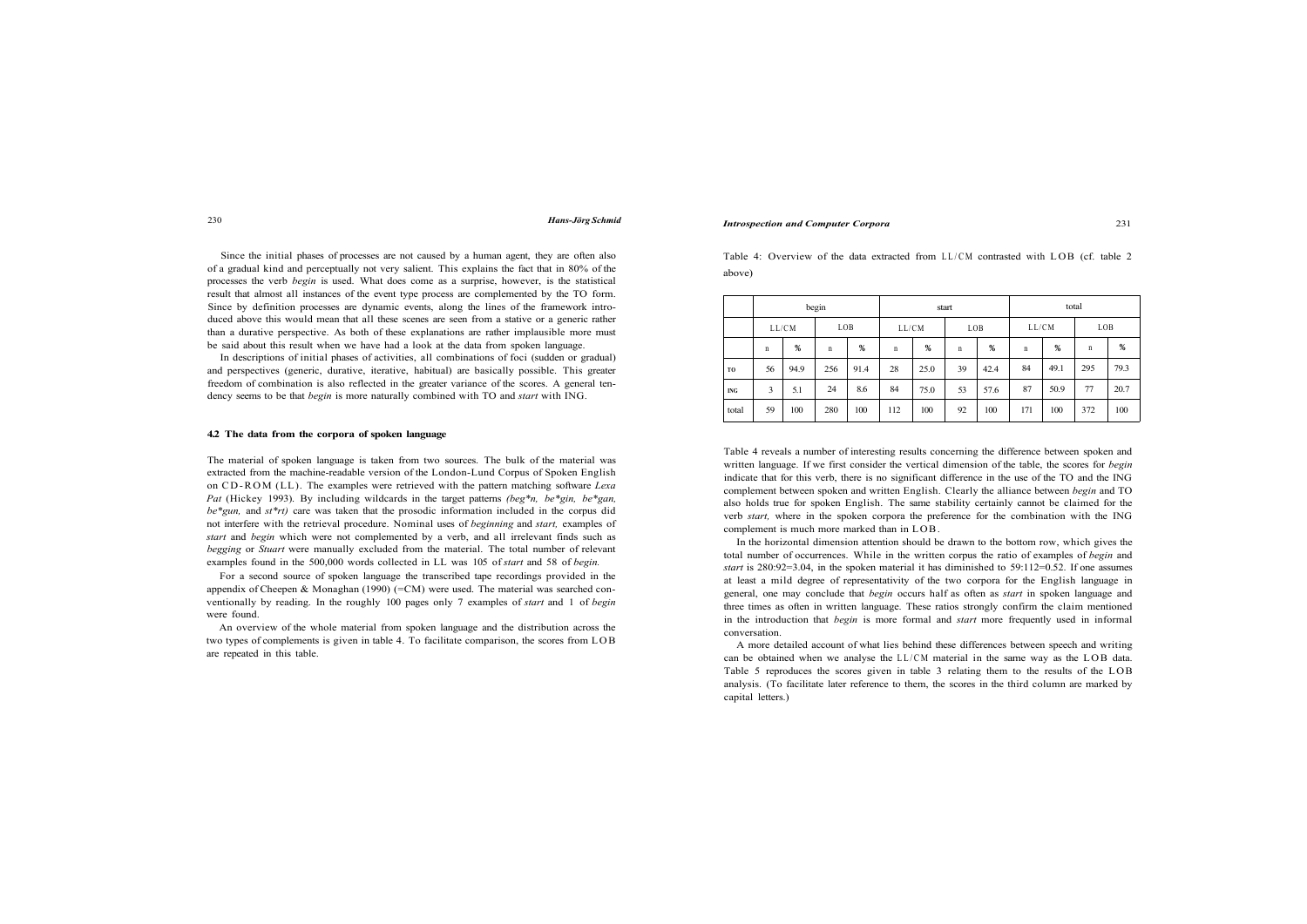Table 5: Contrastive overview of the distribution of examples in LL/C M and LOB across the twelve possible patterns

| 1. Type of combination;<br>example sentence | 2. Frequency |                | 3. % of type of situation   |                            |  |  |
|---------------------------------------------|--------------|----------------|-----------------------------|----------------------------|--|--|
|                                             | LL/CM        | LOB            | LL/CM                       | LOB                        |  |  |
| A. Activity                                 | 110          | 193            | 100%                        | 100%                       |  |  |
| A.I.1. She began to talk.                   | 22           | 96             | $20.0\%$<br>$\mathbf{A}$    | 49.7%<br>M                 |  |  |
| A.II.1. She started to talk.                | 16           | 26             | 14.5%<br>B)                 | 13.5%<br>N)                |  |  |
| A.1.2. She began talking.                   | 3            | 21             | 2.7%<br>$\mathcal{C}$       | 10.9%<br>(0)               |  |  |
| A.II.2. She started talking                 | 69           | 50             | 62.7%<br>D)                 | 25.9%<br>$P$ )             |  |  |
| <b>B.</b> Process                           | 29           | 73             | 100%                        | 100%                       |  |  |
| B.I.1. Things began to improve.             | 13           | 59             | 44.8%<br>E)                 | 80.8%<br>$\left( 0\right)$ |  |  |
| B.II.1. Things started to improve.          | 9            | 10             | 31.0%<br>F)                 | 13.7%<br>R)                |  |  |
| B.I.2. Things began improving.              | $\Omega$     | $\mathfrak{D}$ | $\Omega$<br>$\mathcal{G}$ ) | 2.7%<br>S                  |  |  |
| B.II.2. Things started improving.           | 7            | 2              | 24.1%<br>H                  | 2.7%<br>T)                 |  |  |
| C. Private state                            | 32           | 106            | 100%                        | 100%                       |  |  |
| C.I.1. He began to understand.              | 21           | 101            | 65.6%<br>$\mathbf{D}$       | 95.3%<br>U                 |  |  |
| C.II.I. He started to understand.           | 3            | 1              | 9.4%<br>J                   | $0.9\%$<br>V               |  |  |
| C.I.2. He began understanding.              | $\Omega$     | 1              | $\Omega$<br>K)              | $0.9\%$<br>W)              |  |  |
| C.II.2. He started understanding.           | 8            | 3              | 25.0%<br>L)                 | 2.8%<br>X)                 |  |  |

Before moving on to a general discussion of the results I would like to say a few words about the event type process which yielded such astonishing results in the written corpus. Even in the spoken data, the stative or generic perspective evoked by the TO complement prevails for the initial phases of processes. So the idea that since processes are dynamic events, the aspectual verb will be complemented by the ING rather than the TO form is again called into question. How can these results be explained?

Using Wierzbicka's framework, one can argue that since the aspectuals are not complemented by the ING form, the processes are not conceptualized dynamically i.e. as involving a constant possibility of change. Instead, their further development is perspectivized as being rather predictable and stable. And indeed this is a very plausible explanation. Perceptually, typical processes like *raining, ripening, improving, happening* or *getting older* appear to enter their initial phase without an external cause, and the same applies as they move into later phases. Everything seems to happen by itself as it were. Although from a logical point of view, processes are dynamic events, they can easily be conceptualized as being similar to states in that they are assumed to continue the same way they have begun. This means that strong expectations as to how the event will develop are involved.

If we accept such an adapted interpretation of Wierzbicka's claims, this also has consequences for her notion of 'constant possibility of change', because the dynamic element can no longer be taken as the defining feature. Instead, what seems to be the element that is responsible for a possibility of change is an intentionally acting person, because it is such an agent that can bring about a change in the course of an event.

Related to the statistical results, this would explain why in the written data the unmarked complement for both *start* and *begin* is TO. The reason is that processes are non-agentive. When the marked complement ING is used in process contexts the special effect of an agentive perspective is presumably intended. Unfortunately the LOB includes only four examples of this type, but three of them can certainly be seen as cases in point:

(1) it causes the fantail to start revolving

(2) the perculator started making bubbling noises

(3) a voice in my head began whining

It seems, then, that in writing the unmarked choice for the description of the initial stages of processes is the combination *begin* + TO. However, even in the written corpus 13.7% of the process examples are instances of *start* complemented by TO. To see in what way these uses of *start* differ from *begin* consider the following list of examples.

 $(11)$ 

 $(12)$ 

# start

#### (4) the volcanic disturbance which started to  $(10)$

- shake
- (5) the lake started to become dappled with rain
- (6) the boat had started to fill up
- $(13)$ (7) Trelawny [=a horse] is left out [...] because  $(14)$ takes almost 2 1/4 miles before he starts to  $(15)$ warm up
- (8) her bow [=the ship's] started to lift
- (9) [I see an aeroplane hovering in the sky.] Sud-
- 
- denly it starts to fire at me

Looking at the examples, my intuition, which is confirmed by my British colleagues, tells me that the examples of *start* involve a higher degree of concreteness. A perceptible process involving concrete objects, as opposed to the mostly abstract processes in the right-hand column, is involved in the examples of *start.* In examples (7) and (8) an animal and a ship are in subject position and, as I conceptualize these scenes both are almost rendered as personified agents. Of course, this impression is supported by the perfectly normal use of the personal pronouns *he* for a horse and the possessive pronoun *her* for a ship, but this may substantiate my point rather than refute it. In example (9) the human agent, who is clearly necessary for the act of shooting, has been replaced by the generic pronoun *it.* Another interesting example is (11), where the topicalization of the more or less abstract subject *the scene* in combination with the verb *begin* evokes a much more detached viewpoint on the situation than the possible alternative *Wolves started to fill the scene.* 

The claim I would like to put forward here is that writers use the verb *start* in reference to processes when they envisage the scene as being set in a concrete and real environment and as involving an organism or object like an animal, a vehicle or a machine which is seen as behaving like a human agent. More generally, I would claim that the verb *start* entails an

#### begin

the task should begin to take shape the scene began to fill with wolves the market begins to reach a saturation point

things began to improve home carpentry may begin to show itself implications begin to writhe to the surface

(16) her brain began to fade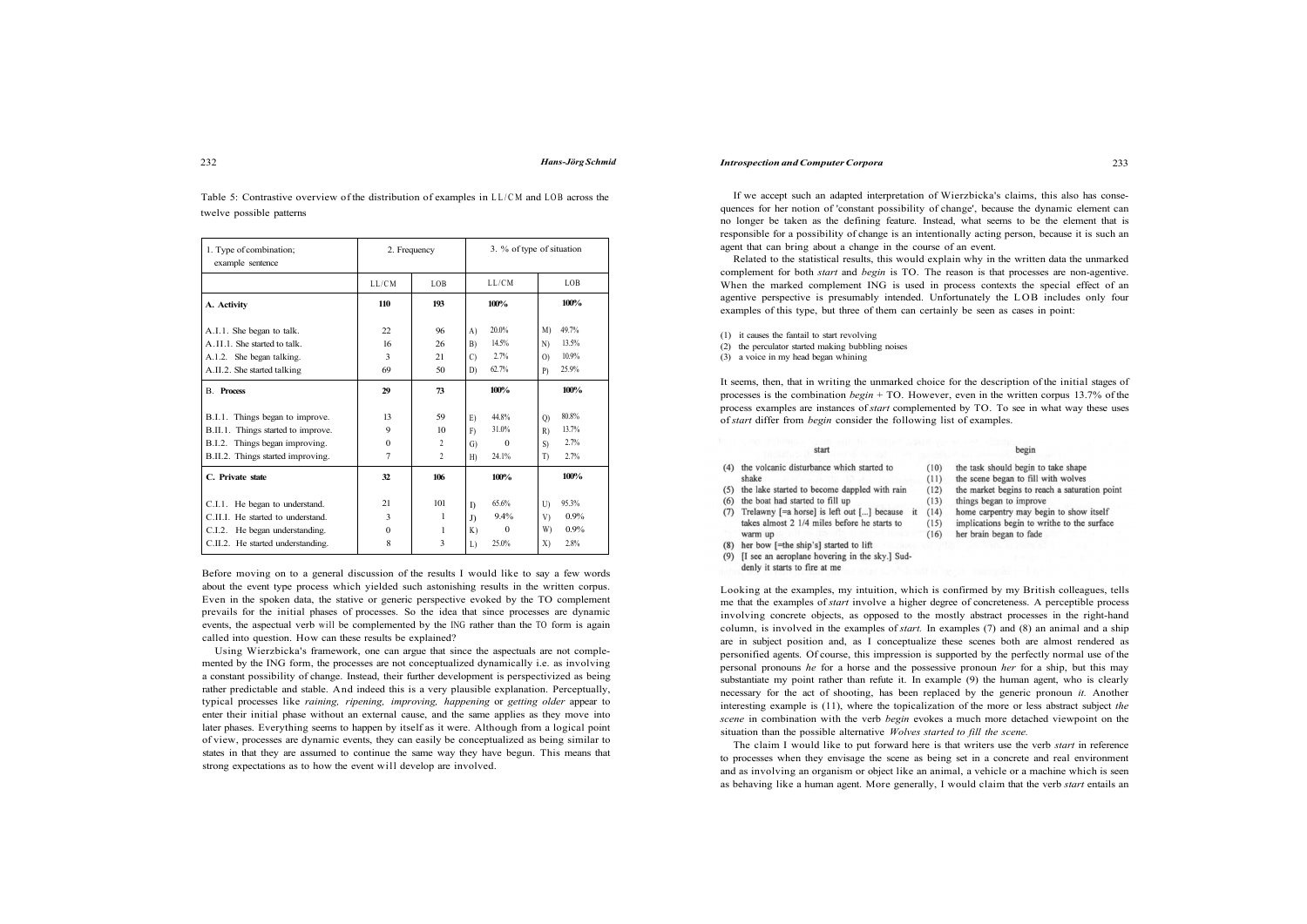We have seen that in addition to event type, focus of attention and perspective, the medium seems to be a factor that influences the choice between *start* and *begin* and TO and ING . Agentivity may also play its part. Since problems that involve four or even five factors tend to be hard to conceptualize it is essential to proceed in a step-by-step fashion. Therefore, taking the more predictable results of this study first, I will start by rephrasing the relevant scores in table 5 as generally as possible using in the form of default rules and then go on to discuss the restraints that work on these rules. The rules rely on the concept of *default choice,* which is an essentially frequency-based variant of the more complex notion of *prototype* (see Ungerer & Schmid forthcoming: ch. 1 for an extensive discussion):

agentive meaning component which distinguishes it from *begin.* The same point was already made by Jochems (1976). Even if some of his rather categorical statements are not reflected in my data, to a large extent his analysis of examples taken from novels is compatible with the analysis presented here, and this underlines the importance of empirical work. Further support for an agentive meaning component of the verb *start* is provided in Schmid (1993: 246ff), and the next section will include some further arguments to this end.

### **5. Discussion of the results**

#### **5.1 A set of general rules**

- 1) In written language, the default choice of aspectual verb for all event types is *begin* (cf. scores M, Q and U in table 5).
- 2) In spoken language, the default choice for describing the initial phase of activities is *start* (scores B and D).
- 3) In written language, for initial phases of processes *begin* is chosen as the unmarked verb (score Q), while *start* is used especially for concrete scenes and quasi-agentive organisms and objects (score R).
- 4) In written and spoken language, *begin* is the default verb for the description of the initial phase of private states (scores I and U).
- 5) The default complement for the verb *begin* is TO in both spoken and written language (scores A, E, I, M, Q, U). For *start* the default choice of complement seems to be IN G (scores D, L and P).

Some of the more obvious restraints on these rules can easily be explained on the basis of the analytical framework set up in section 3 above:

- 1) In spoken language, the initial phase of activities can be described with the verb *begin*  when the focus is on the entire first part of the activity and not just on the first moment (score A). This extended focus represents a more gradual beginning of the activity and as a consequence *begin* occurs often in the progressive form e.g. in
- (17) and they're beginning to talk (LL)
- (18) Miteff [is] beginning to cover up again (LL)
- (19) and now they're [the boxers] beginning to go out (LL)

2) Referring to the initial phases of activities in written language, *begin* can be combined with the IN G complement when the scene is viewed as implying a durative, iterative or habitual perspective (score O). Especially in the case of a habitual perspective, *begin* in this context occurs frequently in the past tense and is accompanied by a time-position adjunct. Examples in LOB are:

(20) Rodriguez [...] began boxing as a professional in 1956 ... (21) The Polish soldier who began training as a potter at the age of 52 ... (22) later [...] he began selling left-handed teacups to a gullible public ...

3) Referring to the initial phases of activities in written language, *start* can be used when the speaker wants to focus on the first sudden moment of the initial phase rather than on the first part of the event (scores N and P). In this case the choice of the complements depends on the perspective on the scene. As with *begin,* the IN G complement is associated with the durative, iterative and habitual meaning of the progressive form while the TO form evokes a generic perspective. This is the reason why scenes where the further development of an event is interrupted after a sudden onset can only be described by the combination *start* + TO . For an illustration consider the following four examples given by Freed (1979: 72):

She started to sneeze but then she didn't sneeze. ? She began to sneeze but then she didn't sneeze. \*She started sneezing but then she didn't sneeze. \*She began sneezing but then she didn't sneeze.

If we disregard scores below 3% in the third column of table 5 as idiosyncrasies and doubtful instances, this leaves us with the scores F, H, and L. In other words, this means that what still remains to be explained is the use of *start* in spoken language in reference to contexts involving processes and private states (F, H, J and L). In addition, a few words need to be said about the semantics behind the choice of aspectual in spoken descriptions of processes, which turned out to be balanced between *start* and *begin* in spoken language (scores E, F, H).

#### **5.2** *Start* **used for private states in spoken language**

Taking the event type 'private state' first, the default case in the written medium is the combination *begin* + TO and this is clearly confirmed by the 93.5% in LOB. In spoken language, however, a quarter of the private state examples are instances of *start* + IN G and an eighth are instances of *start* + TO . Consider these 11 examples:

#### *start + private state* **+** *TO*

- (23) I started to feel rather morbid (LL)
- (24) now I suppose mummy will start to worry about me (LL)
- (25) you must start to rearrange your estimate (LL)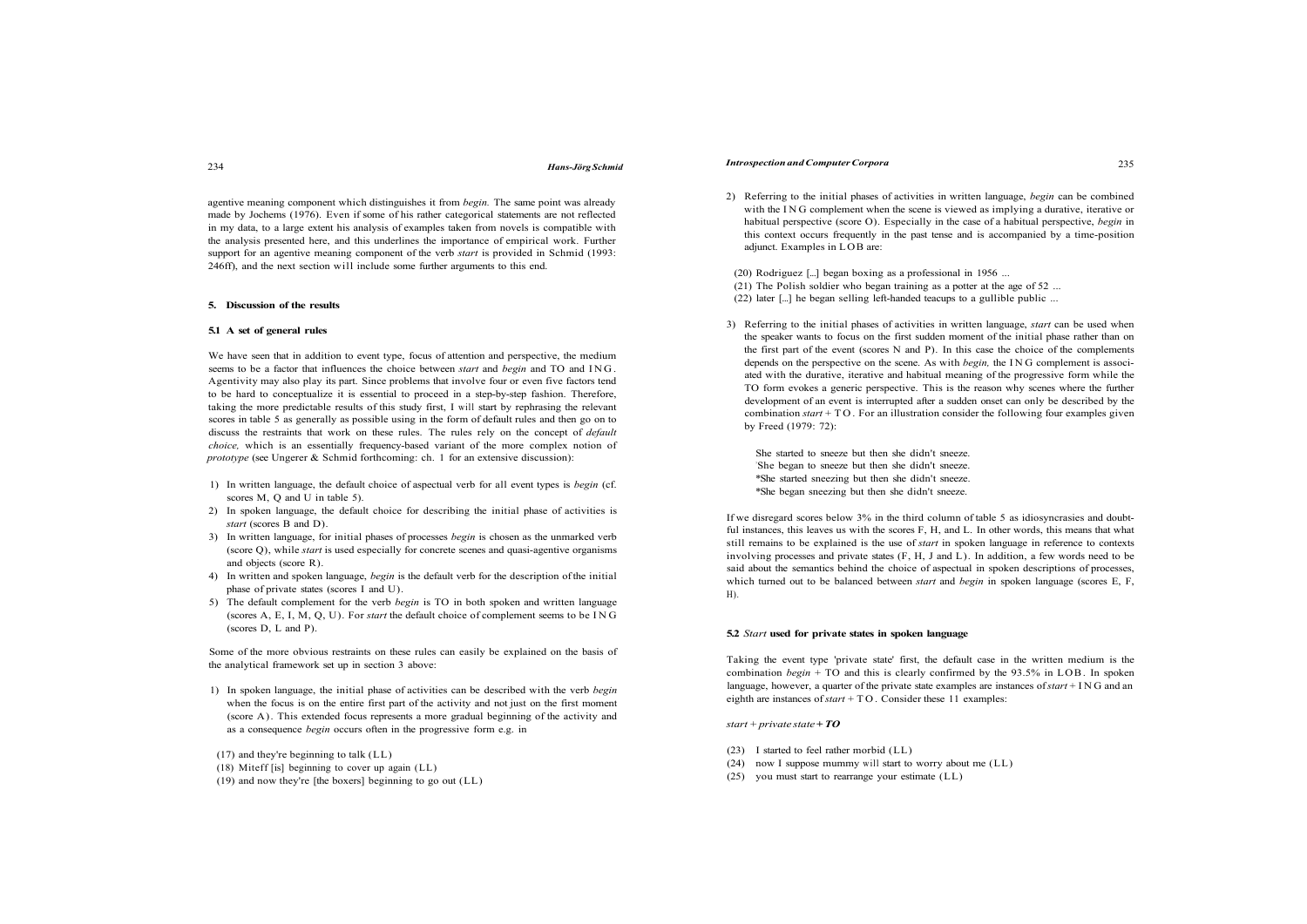35 if it [the signal] starts to go down again

36 it [the signal] starts to just recede again

40 things will be starting to be happening

42 it started to become a sort of big public

39 when it [the market] starts to fall

37 as soon as it [the signal] starts to go down 38 we started to clear ourselves of their troubles

with TO complement

41 it started to rain

thing

34 it's starting to rain again

# *start + private state* **+** *ING*

- (26) then I'll start thinking of some slight diversion (LL)
- (27) at the same time you, you start thinking (LL)
- (28) I started getting suspicious (LL)
- (29) I started thinking about it (LL)
- (30) and then people start thinking (LL)
- (31) they've started feeling territorial (LL)
- (32) they started worrying about the blood pressure (CM)
- (33) before I started worrying (CM)

Let us next consider the case of processes. To give the reader an opportunity to judge for himself, I will provide a list of all 15 examples of *start* and all 12 examples of *begin* used in LL/CM to describe the first phases of processes.

start

begin

# with ING complement 43 what can be seen to have started happening

44 it [the status] sort of starts rubbing off 45 the new grant started coming through 46 the pound's started plummeting 47 until it [the pound] started getting sort of well below two dollars 48 the heat starts percolating through

49 once those cameras start flashing

It can be seen that the verb *think* occurs four times and the verb *worry* three times in these eleven examples. I would like to argue that, in cases when these two verbs occur in the ING form the human subject is not conceptualized as the passive experiencer, which would be typical of private state verbs, but as an intentionally acting person, i.e. as some sort of agent. This would then mean that when the verb *start* is used in combination with private states in spoken language it refers not so much to a mental or emotional state, but to a mental activity. (Note that according to Quirk et al. (1985: 204f) depending on the context a number of private state verbs such as *feel* or *smell* can also function as perception verbs which involve an agent.) Even though no outwardly perceptible activity takes place, such mental activities are imagined as involving an agent and the presence of such an agent allows the speaker to focus on the first moment of this private experience and use the verb *start.* So the involvement of a conceptualized agent is at least partly responsible for the choice of *start* in the contexts where we would expect *begin* to occur.

#### **5.3** *Start* **and** *begin* **used for processes in spoken language**

All in all then, while *start* is the unmarked form for the description of initial phases of processes in speech, *begin* is chosen, frequently in the progressive form, when the initial phase of a process is conceptualized as being very slow and gradual and the focus includes the period leading up to the beginning.

only with TO complement

boing

- 
- 
- 
- 
- develop
- 
- 

57 it's beginning to make me unhappy 58 the crowd are beginning to boil up 59 you can see the heat just beginning to beat 60 and their eves were beginning to harden 61 the Union Jacks [were] just beginning to move in the breeze

- 
- 
- 
- 

50 the parish church is beginning to go boing

51 you're beginning to petrify a bit

52 this begins to involve questions of symbolism 53 we are beginning to diverge from this question 54 when the reason in mathematics begins to fail 55 you are not allowing yourself to begin to come to get in close contact with

56 a somewhat inflationary situation had begun to

Taking the frequency of occurrence as the first measure *{start* 15, *begin* 12), one can claim that the default verb for describing the initial phase of processes in spoken language is the verb *start.* That *start* is the unmarked choice in these contexts can be substantiated when one takes a closer look at the examples of *begin.* In 8 out of the 12 examples of *begin* in LL/C <sup>M</sup> the verb *begin* itself is used in the progressive form (cf. examples 50-61). This can be interpreted as an indication that, just as in the case of activities above, the initial phases of these processes are conceptualized as coming about in a very gradual way. In these examples, the verb *begin* is not just used to focus on the entire first part of the process, but it also has the function of emphasizing the slow and gradual development leading up to the initial phase. So the focus on the situation ranges from the stage immediately before the initial phase through the actual onset up to the first stage after the onset. The wish to portray a beginning as gradual is particularly noticeable in example (55) although *begin* does not even occur in the progressive form. Here a whole group of 'gradualizers' is employed, namely the progressive form *allowing* and the verbs *begin, come to* and *get.* Especially in writing, this sentence sounds very unnatural, but one can appreciate the speaker's intention to emphasize the 'gradualness' of the process.